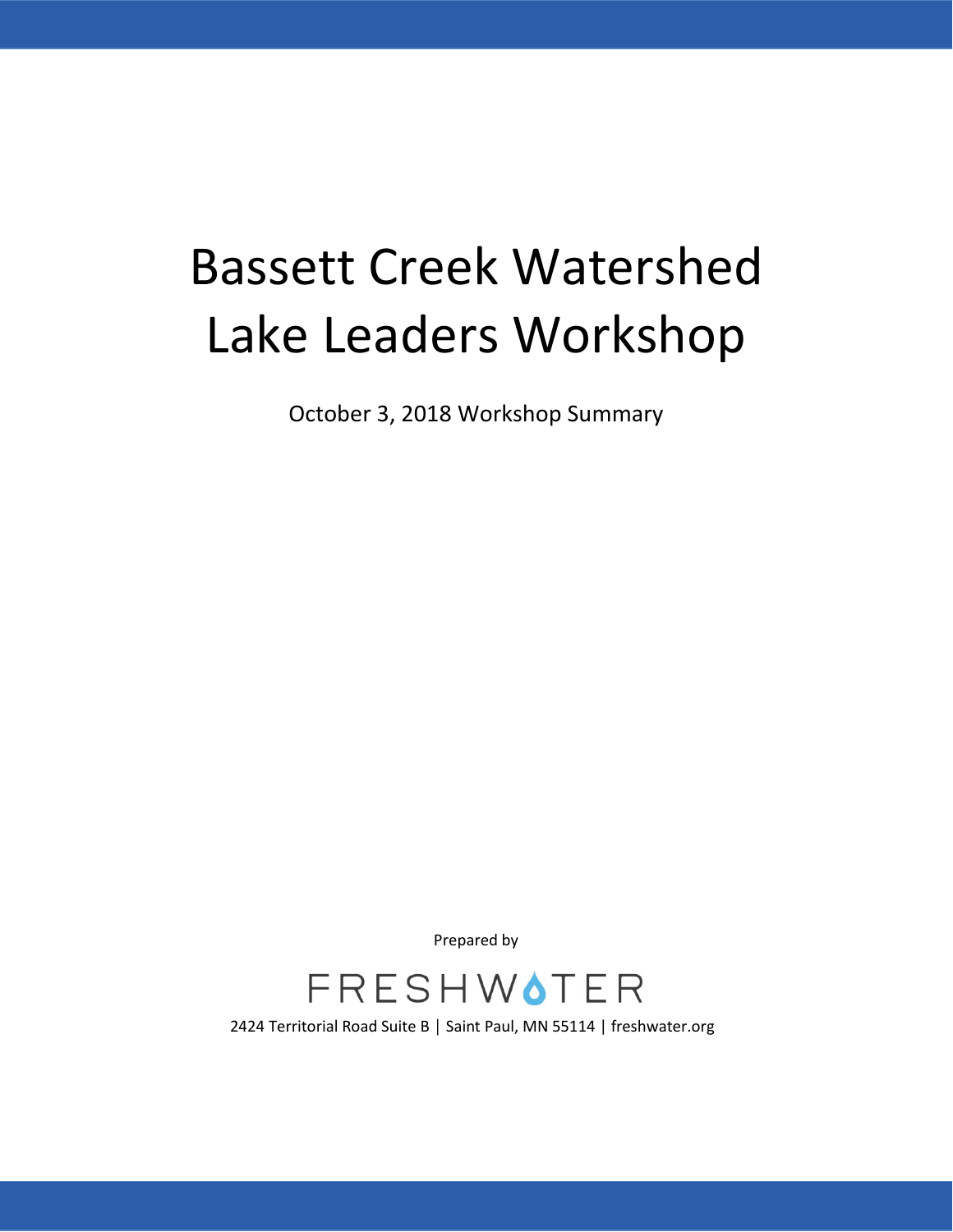On October 3, 2018, neighbors and leaders from five lake groups in the Bassett Creek watershed gathered for a workshop to review and discuss options available to further organize. The workshop was commissioned by Bassett Creek Watershed Management Commission (BCWMC) in the recognition that community members play a vital role in caring for the health of local water bodies, and that further organizing can help groups increase the efficiency and effectiveness of limited volunteer time and resources to achieve water resource goals.

Representatives from the following lakes were in the room:

- ە Lost Lake
- *O* Medicine Lake
- **b** Northwood Lake
- **C** Parkers Lake
- Sweeney Lake

Each of these groups is at a different stage in their development, has different issues they're working to address, and different opportunities available to them. For that reason, three case study examples were provided to help each group understand options to further organize on different scales, and with different levels of formality in collaborations. Those case studies were:

- **Lake Association:** Long Lake Waters Association (represented by Cassy Ordway)
- **Coalition of Lake Associations:** Coalition for Minnehaha Creek Waters/Minnesota Coalition of Lake Associations (represented by Joe Shneider)
- **Lake Improvement District:** Chisago Chain of Lakes Improvement District (represented by Jerry Spetzman)

Following the presentations, the groups were led through a facilitated discussion by Freshwater to explore relevance of the different options, opportunities of interest, and next steps for each of the groups. Participants took their own notes. Each note was transcribed by Freshwater and distilled into major themes using qualitative analysis. The summary of the conversations is included in the following pages.

#### **WORKSHOP OUTCOMES BY LAKE GROUP**

#### *Lost Lake*

Lost Lake participants noted that their group is small, and their focus narrow. Fittingly, the funding required for further organizing, as well as the involvement of dedicated volunteers, stood out to Lost Lake participants as they considered what further organizing would look like. Participants also noted that, should they look to make changes, "wheels" have already been invented and a network to tap into already exists.

Perhaps the biggest challenge for Lost Lake leaders coming out of this meeting is in identifying fully the role they can play to improve Lost Lake and support others in the watershed. Increased communication with other lake groups and the BCWMC is on the top of their list for what to work on, something already begun in the workshop by members visiting the tables of other groups. Specifically, the group identified the following next steps:

- **O** Develop a Facebook page for the lake
- **O** Share challenges, opportunities, and ideas with Sweeney Lake
- **C** Interact with BCWMC more
- **Interact with Northwood Lake more**
- Δ. Pass on what was learned in the workshop to members of the lake association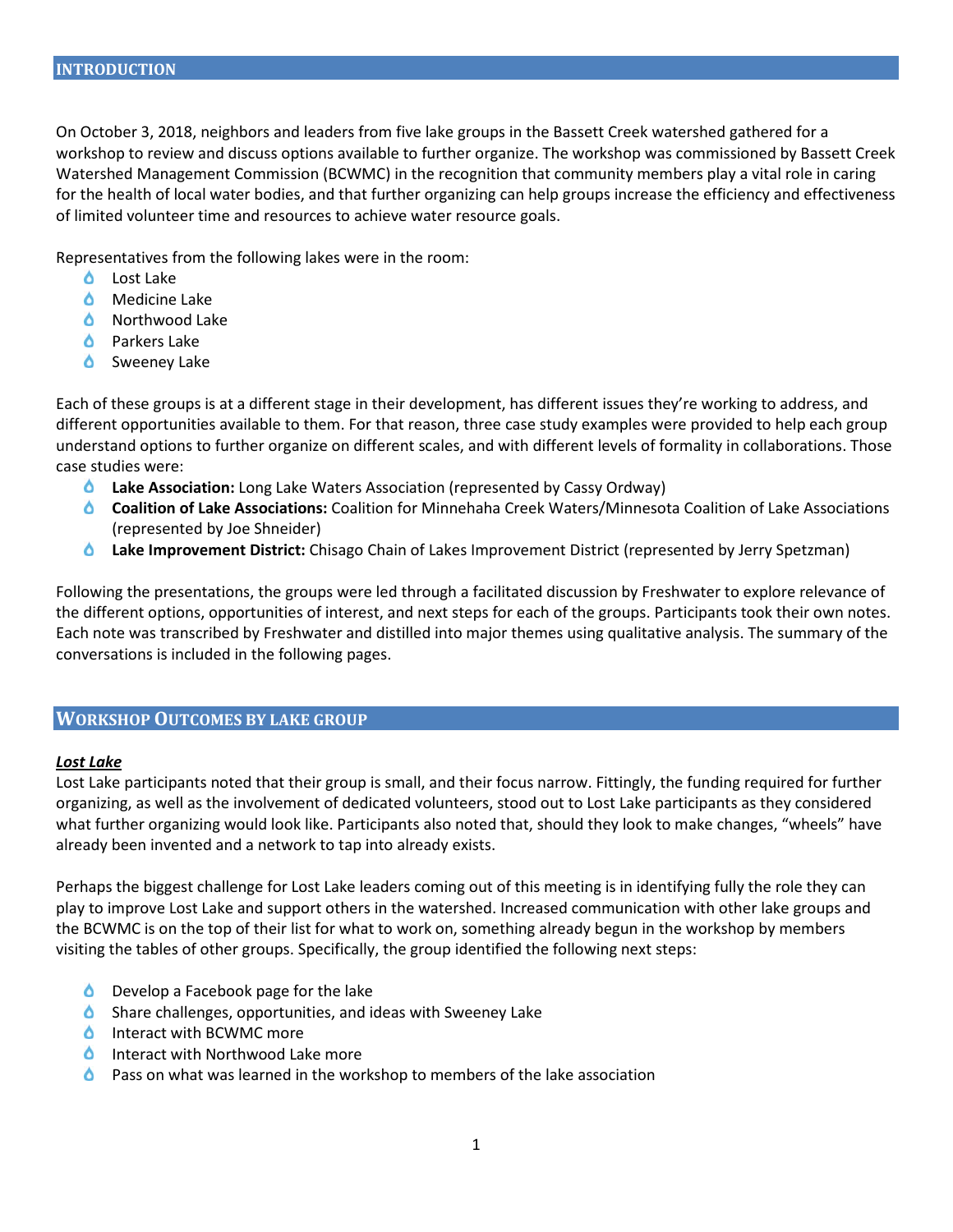# *Medicine Lake*

The Association for Medicine Lake Area Citizens (AMLAC) is currently focused on two major issues—AIS and chlorides both of which the group feels urgency about along with a need to maintain momentum. As they reflected on the options available, conversation centered on the group's goals, how different structures supported those goals, the challenges they're currently experiencing, and the challenges they see with the different organizing options. The narrow focus of the organization's two issues brought up a conversation about the potential for success in combating those two issues and if there are examples of lake groups who can be a case study.

The group also surfaced a number of questions that need to be answered. Those questions include:

- What goals should we set?
- What structure will best address these issues?
- Is there a formal structure needed (such as a 501c3)? What is the cost/benefit of setting one up?
- What is currently available from BCWMC for Medicine Lake, and what is the value add for these options?
- Is Hennepin County open to more Lake Improvement District (LIDs) forming?
- How expansive should membership be? Just Medicine Lake? Just Plymouth? What makes sense?

AMLAC participants identified the following steps to begin integrating takeaways from the workshop:

- **Cultivate an AIS 5-year plan**
- **O** Develop a social media presence

## *Northwood Lake*

The Friends of Northwood Lake (FNL) group is interested in having a larger seat at the table when participating in decisions affecting their watershed. They specifically see an opportunity to gain momentum and visibility by working with Lost Lake as a partner to have a bigger influence with the City of Plymouth as they have mutual interests and goals.

Questions that came out of the conversation included:

- ٥ How would a Coalition of Lake Associations (COLA) interact with and influence different levels of government?
- What is the difference between what a COLA could offer and what is offered by BCWMC? What would the benefits be?
- How would a LID benefit an individual lake association? ە

FNL participants identified the following steps to begin integrating takeaways from the workshop:

- δ. Increase the number of non-lakeshore members
- **C** Enhance relationship with BCWMC
- $\bullet$  Identify ways to partner with Lost Lake
- **O** Work with the City of Plymouth

### *Sweeney Lake*

The Sweeney Lake Association (SLA) sees itself as an outlier in the lake groups because they feel their lake is different enough that goals of their own don't entirely align with other lake groups. For this reason, along with present and pressing concerns the group is trying to address, their conversation focused on organizing further to have more influence (specifically with their city). In addition to growing political clout, the group also noted that further organizing would bring the benefit of increased access to funding and opportunities to learn from others. However, balancing that growth with the added work that would come from a COLA or LID was something the group was wary of throughout the meeting.

Questions that came out of the conversation included:

- **C** How can changes to organization structure change SLA's ability to influence decision makers?
- Will operating as a LID give us more negotiating power with City of Golden Valley?
- What is the full extent of power of a LID?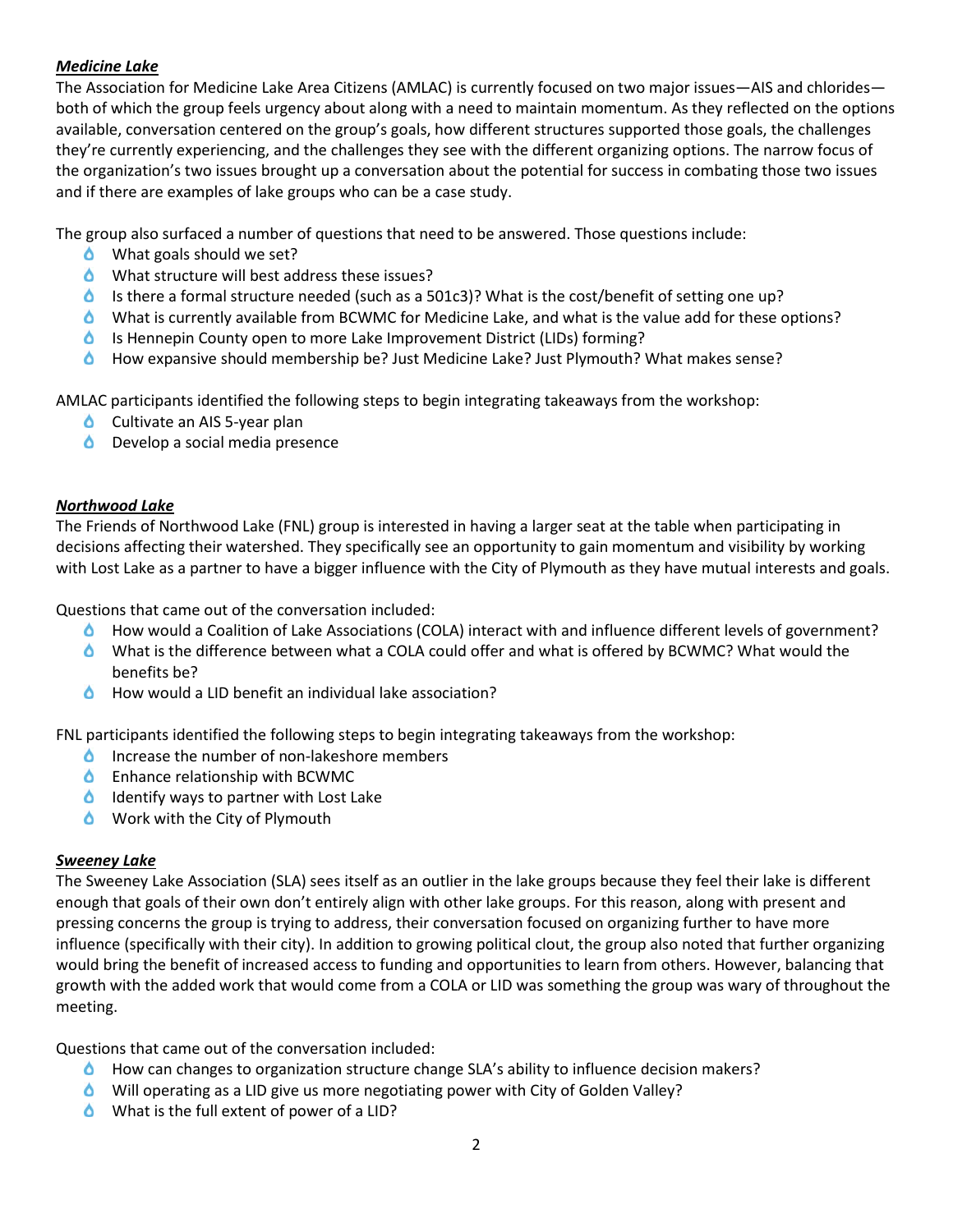Would OUR voice be heard if we organized with other lake groups?

SLA participants identified the following steps to begin integrating takeaways from the workshop:

- ە Develop relationships with other lake groups to align goals and find commonality
- $\bullet$  Implement a plan to help regulate water levels
- **C** Further develop AIS control, enforcement, decontamination stations, launch restrictions, etc.
- $\bullet$  Build membership outside of lakeshore

### *Parkers Lake*

The Parkers Lake group is currently unorganized, and after weighing some ways of establishing themselves, they focused on how to organize as a lake association and develop a direction for the group before entering into a more complicated organizational group with other lakes. Through this discussion many opportunities and needs arose. The most immediate need seemed to be building the group's base through recruiting volunteers to participate in the organizational structure and plan. This is a challenge based on the number of lakeshore owners, so targeting recruitment to reach lake users as well as shore owners will be important.

The group came away with a list of needs and hopes for their future organizing. They did wonder if the city would be willing to be a part of sponsoring the organization.

Participants identified the following steps to begin integrating takeaways from the workshop:

- **O** Write up a history
- **Increase recruitment through flyers, in person conversations with neighbors, Next Door, and other avenues**
- **b** Define mission of group and goals
- $\bullet$  Develop a method for funding the group
- $\bullet$  Establish a group by December 31st
- Investigate if the city would be interested in helping sponsor an official Parkers Lake group